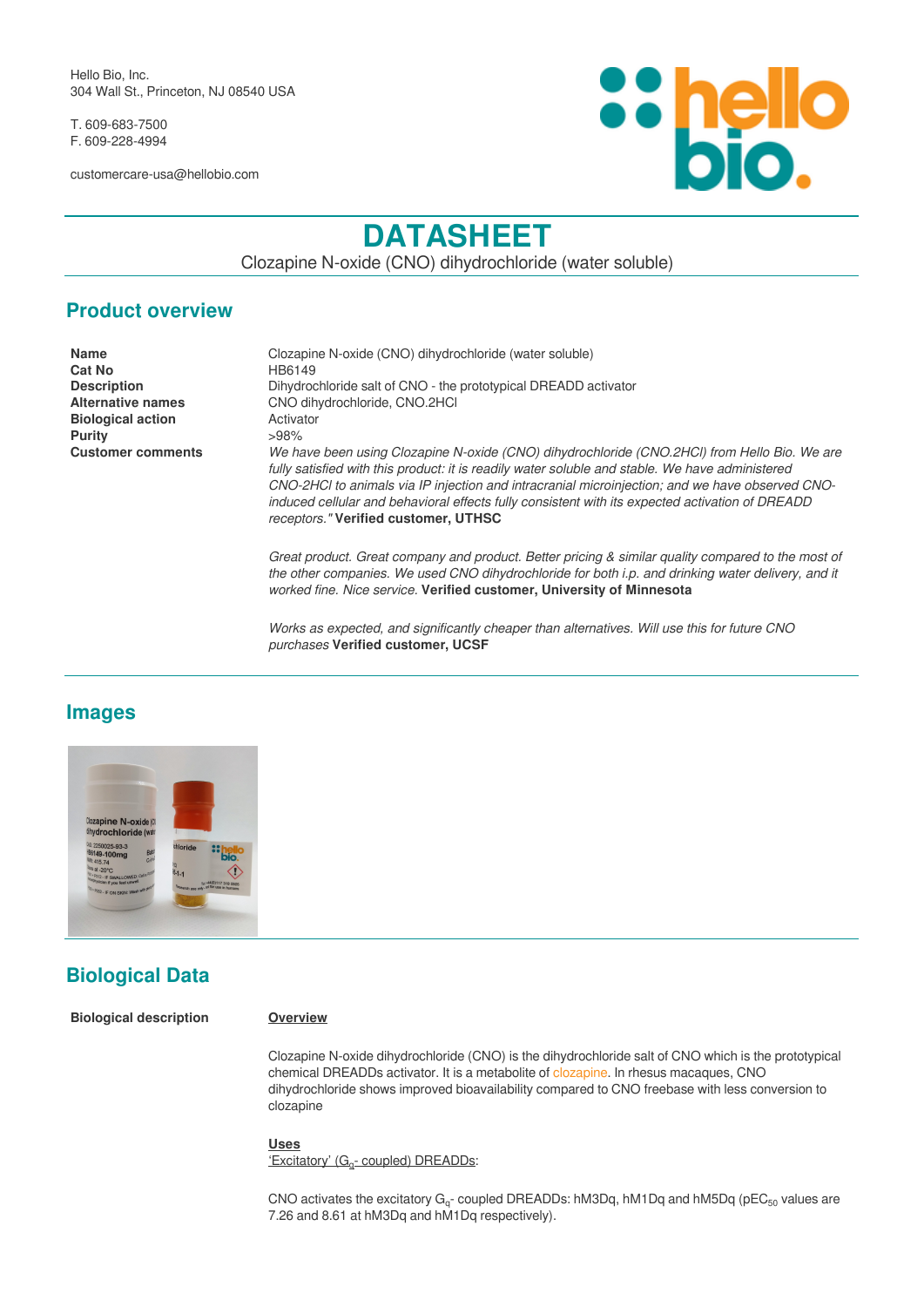The hM3Dq DREADD is typically used for enhancing neuronal firing and activity (Gq<sup>-</sup> signaling in neuronal and non-neuronal cells).

#### 'Inhibitory' (G<sub>i</sub>- coupled) DREADDs:

CNO also activates the inhibitory hM4Di and hM2Di G<sub>i</sub>-coupled DREADDs (pEC<sub>50</sub> = 6.89 at hM4Di).

The hM4Di DREADD is the most commonly used inhibitory DREADD and is used for neuronal silencing.

#### Gs and β-arrestin coupled DREADDs:

CNO also activates the G<sub>s</sub>- coupled DREADD (GsD) and the β-arrestin preferring DREADD: rM3Darr (Rq(R165L).

Recent findings (Gomez et al 2017) suggest that systemically administered CNO does not readily cross the blood-brain-barrier in vivo, and converts to clozapine which activates DREADDs. Enzymatic and non-enzymatic reduction of CNO to clozapine has been shown in humans, rats, monkeys, guinea pigs and mice.

Care must therefore be taken in experimental design and proper controls should be incorporated, for example, the use of non-DREADD expressing animals may be appropriate (see Mahler and Aston-Jones (2018)).

Jendryka et al (2019) found that in mice, CNO does enter the brain and that unbound CNO is present in the brain at sufficient levels to activate DREADDs directly. Results suggested that CNO is a suitable DREADD agonist but requires between-subject controls for unspecific effects.

CNO has proved to be an effective actuator of muscarinic DREADDs and provided controls are in place, will continue to be an excellent tool. [Compound 21 \(DREADD agonist 21\)](https://hellobio.com/dreadd-agonist21-dihydrochloride.html) represents an alternative to CNO for in vivo studies in which metabolic conversion of CNO to clozapine is an issue (Thompson et al 2019).

#### Administration

In the literature, CNO has been administered intraperitoneally (i.p.), subcutaneously, directly infused intracranially, via drinking water, osmotic mini-pump and recently via eye drops. See our [Technical](https://hellobio.com/clozapine-n-oxide-stability-solubility-review/#dose.html) [review \(table 3\)](https://hellobio.com/clozapine-n-oxide-stability-solubility-review/#dose.html) for example administration methods and doses.

#### **Handling & stabliity**

Our stability studies have shown that CNO dihydrochloride is easier to solubilize and handle and have found that this product does not precipitate in solution unlike the freebase form of CNO (which, due to its inherent chemical properties requires careful handling and has been shown in the literature to precipitate in aqueous solution under certain conditions). Please see our handling guidelines below.

#### **Application notes**

- Other Non-CNO DREADD activators available:
	- [Water soluble Compound 21 \(DREADD agonist 21\) hydrochloride](https://hellobio.com/dreadd-agonist21-hydrochloride.html) has minimal off-target activity and is indicated not to metabolize to clozapine. The freebase [Compound 21 \(DREADD](https://hellobio.com/dreadd-agonist21.html) [agonist 21\)](https://hellobio.com/dreadd-agonist21.html) is also available.
	- [Perlapine hydrochloride \(water soluble\)](https://hellobio.com/perlapine-hydrochloride.html) is a potent and selective hM3Dq DREADD agonist. [Perlapine freebase](https://hellobio.com/perlapine.html) is also available.
	- [Salvinorin B \(SALB\)](https://hellobio.com/salvinorin-b.html) Salvinorin B (SALB) potently activates the inhibitory KORD DREADD to induce neuronal inhibition.

### **Solubility & Handling**

**Storage instructions** -20°C **Handling** Storage of solid

**Solubility overview** Soluble in water (100 mM). Always store solutions at -20°C.

- Store at -20°C.
- Please note that the compound is a hydroscopic solid and contact with air may cause material to become sticky. Product performance should not be affected but we recommend storing the material in a sealed jar.

Storage of solutions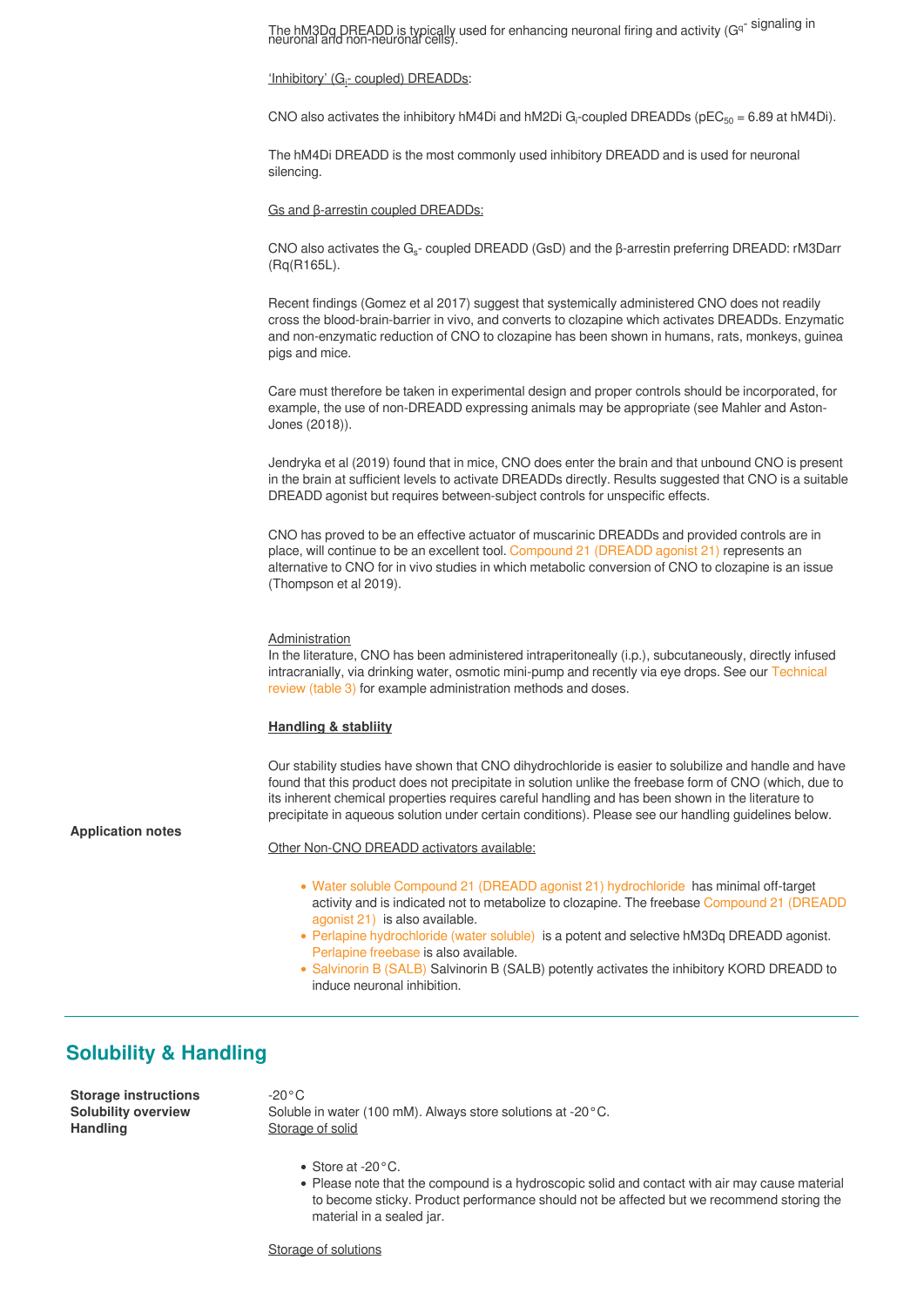- Make up solutions and use immediately.
- If storage of solutions is required, you should aliquot out the solution into tightly sealed vials and store at -20°C and store these for up to one month.
- Allow the product to equilibrate to RT for at least one hour before opening and using.

Storage of solutions at room temperature

We recommend only keeping solutions at room temperature (25°C) for a few days as our studies have shown that after 96 hours the purity of the compound in solution drops to ~95% and will continue to drop over time.

**Important** This product is for RESEARCH USE ONLY and is not intended for therapeutic or diagnostic use. Not for human or veterinary use

### **Chemical Data**

**Molecular Weight** 415.74 **Chemical structure**

**Chemical name** 8-Chloro-11-(4-methyl-4-oxido-1-piperazinyl)-5H-dibenzo[b,e][1,4]diazepine dihydrochloride



**Molecular Formula** C<sub>18</sub>H<sub>19</sub>ClN<sub>4</sub>O.2HCl<br>**CAS Number** 2250025-93-3 **PubChem identifier** 0 **Source** Synthetic

**CAS Number** 2250025-93-3 **SMILES** ClC(C=C1)=CC2=C1NC(C=CC=C3)=C3C(N4CC[N+](C)([O-])CC4)=N2.Cl.Cl InChi InChi=1S/C18H19ClN4O.2ClH/c1-23(24)10-8-22(9-11-23)18-14-4-2-3-5-15(14)20-16-7-6-13(19)12-17(16)21-18;;/h2-7,12,20H,8-11H2,1H3;2\*1H **InChiKey MBRGKRXDVKTUPT-UHFFFAOYSA-N** 

**Appearance** Orange solid

### **References**

#### **Novel designer receptors to probe GPCR signaling and physiology.**

Wess et al (2013) Trends Pharmacol Sci. 34(7) **PubMedID** [23769625](https://www.ncbi.nlm.nih.gov/pubmed/23769625)

**Evolving the lock to fit the key to create a family of G protein-coupled receptors potently activated by an inert ligand.**

Arbruster et al (2007) Proc Natl Acad Sci U S A 104(12) **PubMedID** [17360345](https://www.ncbi.nlm.nih.gov/pubmed/17360345)

**Differential regulation of rat 5-HT2A and 5-HT2C receptors after chronic treatment with clozapine, chlorpromazine and three putative atypical antipsychotic drugs.**

Kuoppamã?ki M *et al* (1995) Neuropsychopharmacology 13(2) **PubMedID** [8597525](http://www.ncbi.nlm.nih.gov/pubmed/8597525)

#### **Chemogenetics revealed: DREADD occupancy and activation via converted clozapine.**

Gomez et al (2017) Science 357(6350) **PubMedID** [28774929](https://www.ncbi.nlm.nih.gov/pubmed/28774929)

#### **CNO Evil? Considerations for the Use of DREADDs in Behavioral Neuroscience.**

Mahler and Aston-Jones (2018) Neuropsychopharmacology doi: 10.1038 **PubMedID** [29303143](https://www.ncbi.nlm.nih.gov/pubmed/29303143)

### **DREADD Agonist 21 Is an Effective Agonist for Muscarinic-Based DREADDs in Vitro and in Vivo**

Thompson et al (2018) ACS Pharmacol. Transl. Sci. 10.1021

**A Comparative Study of the Pharmacokinetics of Clozapine N-Oxide and Clozapine N-Oxide Hydrochloride Salt in Rhesus Macaques.**